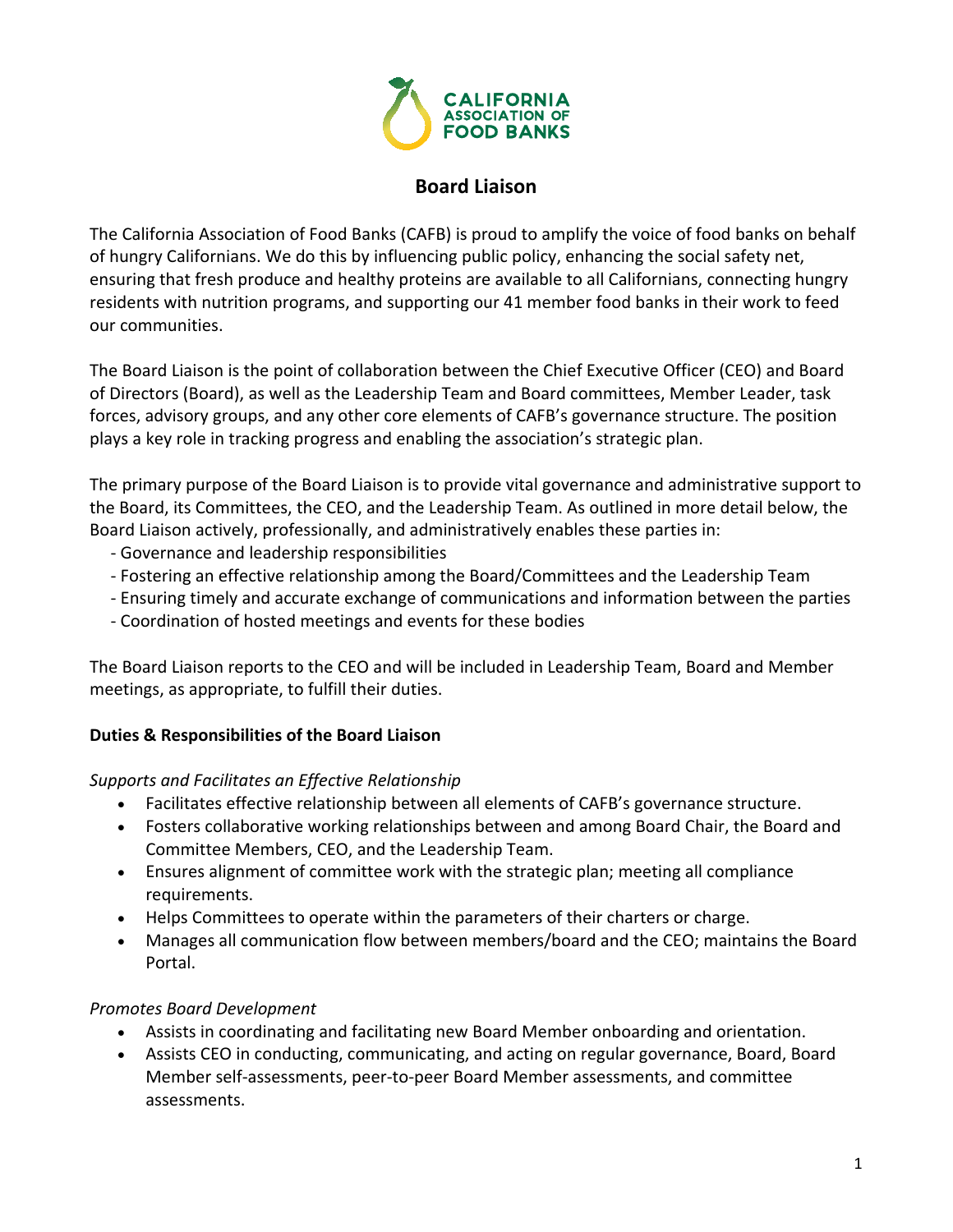- Works with the CEO to build relationships with member leaders in cultivation for board positions; staffs the board's Governance Committee.
- Works with the CEO and Board Chair to ensure long-term productivity of the Board and Committees, including facilitating a smooth transition from the outgoing Board Chair to the incoming one.

### *Facilitates Effective Board Communications and Meetings*

- Maintains discretion and confidentiality in relationships with Board /Committee Members.
- Assists in coordinating the agenda and meeting logistics for Board meetings, Executive Committee meetings, CAFB Annual meeting, and Member Leadership meetings.
- Works with Board and Committees to create and distribute the Board meeting information packet; works with leadership team members to ensure their board committee packets are appropriately developed and distributed on time.
- Prepares Board meeting minutes for approval by Board and recording by the Board Secretary.
- Works with the CEO and Board Chair to calendar Board events.

# *Alignment and Support Strategy*

- Helps the Board Chair and CEO to stay aligned with CAFB's strategic plan and to be proactive in assisting them to meet the strategic goals.
- Participates in and supports CAFB's strategic thinking, planning and leadership.
- Responsible for special project management and support as directed by the CEO and the Board Chair.

### *Executive Administrative Duties*

- Completes a wide variety of administrative tasks for the CEO, including composing and preparing confidential correspondence, managing the CEO's calendar, and working with the Leadership team to ensure the CEO is effectively engaged in various forums.
- Creates, organizes, and maintains accurate electronic files and hardcopy folders.
- Manages special projects for the CEO, as needed.
- Prioritizes conflicting needs; handles matters expeditiously and proactively follows through on projects to successful completion, often with deadline pressures.
- Builds and maintains relationships with and information flow to external advisors and key stakeholders of the association

# **Organizational Design**

Reports to Chief Executive Officer

### **Compensation:**

The Board Liaison is an exempt position with a salary range of \$70,000‐\$80,000. Benefits include generous employer paid health, dental, and vision; retirement program; life insurance; and PTO.

### **Required Skills and Personal Attributes**

- Expert‐level written and verbal communication skills.
- Demonstrated proactive approaches to problem‐solving with strong decision‐making capability.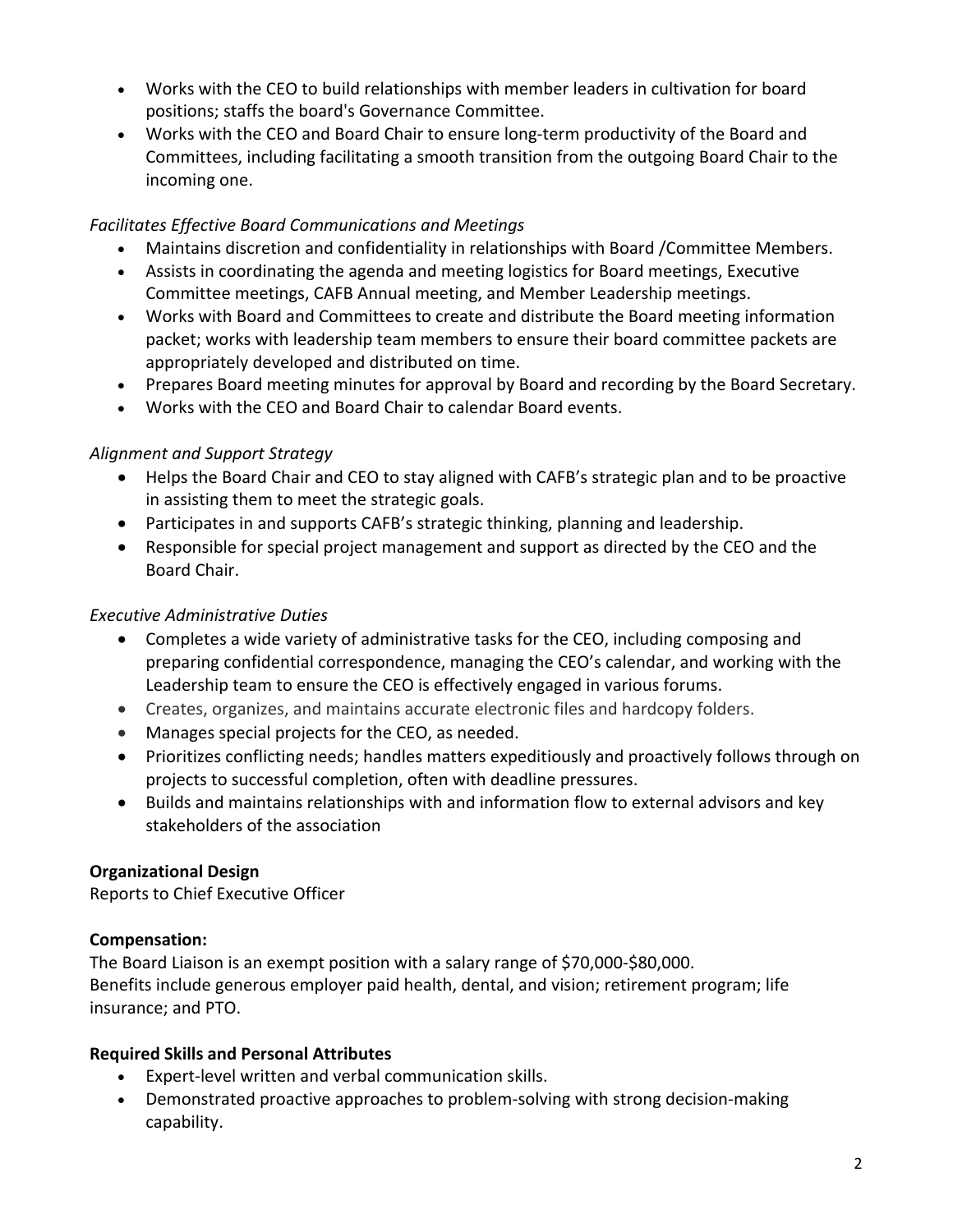- Strong organizational skills that reflect the ability to perform and prioritize multiple tasks seamlessly with excellent attention to detail.
- Highly resourceful team player with the ability to be effective independently.
- Solid interpersonal skills and the ability to build relationships with stakeholders, including staff, Board Members, external partners, and vendors.
- Proven ability to handle confidential information with discretion, be adaptable to various competing demands, and demonstrate the highest level of service and response.
- Demonstrated ability to achieve high-performance goals; meet deadlines in a fast-paced environment.
- A forward‐looking thinker who actively seeks opportunities and proposes solutions.

### **Education and Experience Requirements.**

- Bachelor's degree preferred.
- Five to 10 years of experience supporting C‐suite executives, preferably in a non‐profit organization; three years of experience working with a Board of Directors
- Experience and interest in internal and external communications, partnership development, and fundraising.
- Proficient in Microsoft Office Suite (Outlook, Word, Excel, and PowerPoint), Adobe Acrobat, and social media web platforms.
- Patience, curiosity, and a sustained willingness to change one's mind.

### **Location**

We're a small but mighty staff of 30+, working in a classic old building in downtown Oakland conveniently located near the 19th Street BART station. Both the building and the office are ADA accessible. However, we are in a virtual office environment and look to transition back to the office in 2022.

# **To Apply**

Please visit the link below to fill out the web form and attach your cover letter and resume where indicated. Please read the instructions carefully. Applications accepted until position is filled. **[Application](https://fs10.formsite.com/cafb2/BoardLiaison2022/index.html) link**: <https://fs10.formsite.com/cafb2/BoardLiaison2022/index.html>

# **About CAFB**

The California Association of Food Banks believes that food is a fundamental right. Food is medicine, it is fuel for learning, a teacher of cultures, and convener of communities. Right now, 8 million Californians are food insecure, nearly double pre‐pandemic rates. We're working to change that.

We value diversity and seek to reflect it on our team and how we do business. Our goal is to attract, develop, retain, and promote a talented and diverse workforce in a culture where all employees will contribute to their fullest potential.

It is the policy of the California Association of Food Banks to fill every position without regard to race, *color, religion (all aspects of religious beliefs, observance or practice, including religious dress or grooming practices), creed, gender (including gender identity and gender expression), marital status, registered domestic partner status, physical disability, mental disability, medical condition (including cancer or a record of a history of cancer), age, sex (including pregnancy, childbirth, breastfeeding, or related medical condition), national origin, ancestry, sexual orientation, genetic information, equal*